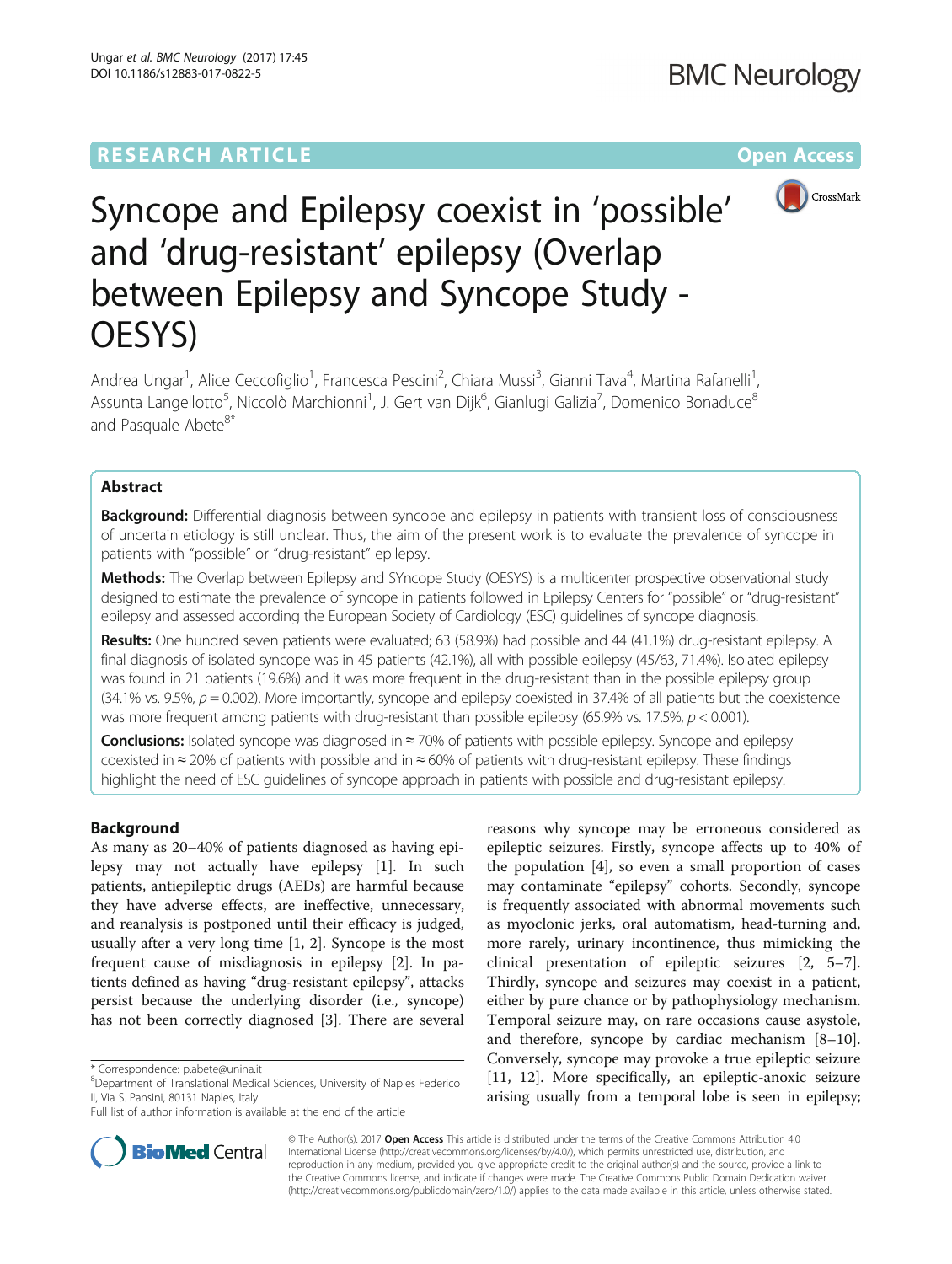whereas an anoxic-epileptic seizure (an epileptic seizure triggered by syncope, typically during recovery) is seen in syncope in patients without necessarily having epilepsy.

Thus, the rate of coexistence of epileptic seizures and syncope appears complex and needs to be better defined.

The Overlap of Epilepsy and SYncope Study (OESYS) is multicenter prospective observational study designed to estimate the prevalence of syncope according to the European Society of Cardiology (ESC) guidelines [\[4](#page-7-0)] in patients followed in Epilepsy Centers for possible or drug-resistant epilepsy.

#### Methods

This study was carried out on consecutive patients followed in Epilepsy Centers for possible or drugresistant epilepsy and evaluated in 4 different Italian Syncope Units (Florence, Modena, Trento and Naples) between November 2009 and June 2012.

#### Inclusion and exclusion criteria

Patients were selected in the Epilepsy Centers by neurologists if they had a diagnosis of either possible or drugresistant epilepsy and presented recurrent episodes of non-convulsive transient loss of consciousness (T-LOC) followed or not followed by jerks or involuntary movements, whose origin remained unknown after the neurological clinical and diagnostic evaluations. All episodes of functional T-LOC (non-epileptic T-LOC with normal blood pressure and heart rate) were classified as Psychogenic Non-Epileptic Seizures (PNES).

Thus, the inclusion criteria were age  $\geq 18$  years, recurrent T-LOC ( $\geq$ 2 episodes) of unknown cause and:

a) drug-resistant epilepsy, defined according to the International League Against Epilepsy (ILAE) Commission as "failure of adequate trials of two tolerated and appropriately chosen and used AED schedules (whether as mono-therapy or in combination) to achieve sustained seizure freedom". Seizure-free duration that is at least three times the longest interseizure interval prior to starting a new intervention would need to be observed or at least 12 months [[13](#page-7-0)].

or

b) possible epilepsy, defined as "seizure with an alternative explanation for the attack and insufficient evidence to support a confident diagnosis of epilepsy" [[14](#page-7-0)].

The exclusion criteria were the presence of generalized tonic-clonic seizure (GTCS) and the inability or unwillingness to give informed consent.

#### Management strategy

In the Epilepsy Centers the evaluation of the patients included: i) history, mainly focused on past and current AEDs treatment, comorbidity with neurological and non neurological diseases, clinical aspects of described and/ or witnessed episodes (i.e. number, type, predisposing circumstances, prodromes, etc); ii) physical examination; iii) instrumental tests, including electroencephalogram (EEG) and computed tomography (CT) or magnetic resonance imaging (MRI) of the brain.

Selected patients, who fulfilled the inclusion criteria were referred to the Syncope Unit and managed according to the ESC guidelines for diagnosis and management of syncope<sup>12</sup>. The initial evaluation consisted of a careful history, focused on cardiovascular diseases and drugs, and patient tests that included a 12-lead electrocardiogram, orthostatic blood pressure measurements, Head-Up Tilt testing (HUT) with sublingual nitroglycerin according to the Italian protocol [\[15\]](#page-7-0), and Carotid Sinus Massage (CSM), performed according to the symptoms method [[16](#page-7-0)]: when associated with reproduction of spontaneous symptoms by patients or relatives, HUT and CSM were defined as diagnostic of syncope. Possible cardiac causes of syncope were evaluated using previous medical history, drug use and standardized cardiovascular evaluation when indicated. In patients with unexplained syncope, a loop recorder (ILR) was implanted for diagnosis at the end of an otherwise negative work-up.

The final diagnosis was made though consensus between a syncope expert and an epileptologist at the end of evaluation and confirmed during follow-up, conforming to the ESC classification<sup>12</sup>. In particular, a) patients "positive" to syncope algorithm were considered as "isolated syncope", b) patients "negative" to syncope algorithm were considered as "isolated epilepsy" after a careful consensus between a syncope expert and an epileptologist, and c) in patients "positive" to syncope algorithm and with suggestive clinical evidences of epilepsy, the coexistence of syncope and epilepsy was considered. New findings were treated appropriately.

#### Follow-up

Follow-up visits were planned at 3, 6 and 12 months during which data was collected based on a predefined structured questionnaire…

#### Statistical analysis

The sample size of the study  $(n = 100)$  was calculated by assuming prevalence of coexistence of syncope and epilepsy equal to 40% in a population of possible and drugresistant epilepsy (95% confidence interval of 30–50%). Statistical analysis was performed using Statistica version 8.0 (Stat Soft Italia, Padova, Italy). Student's t-test for unpaired data was used to compare differences in continuous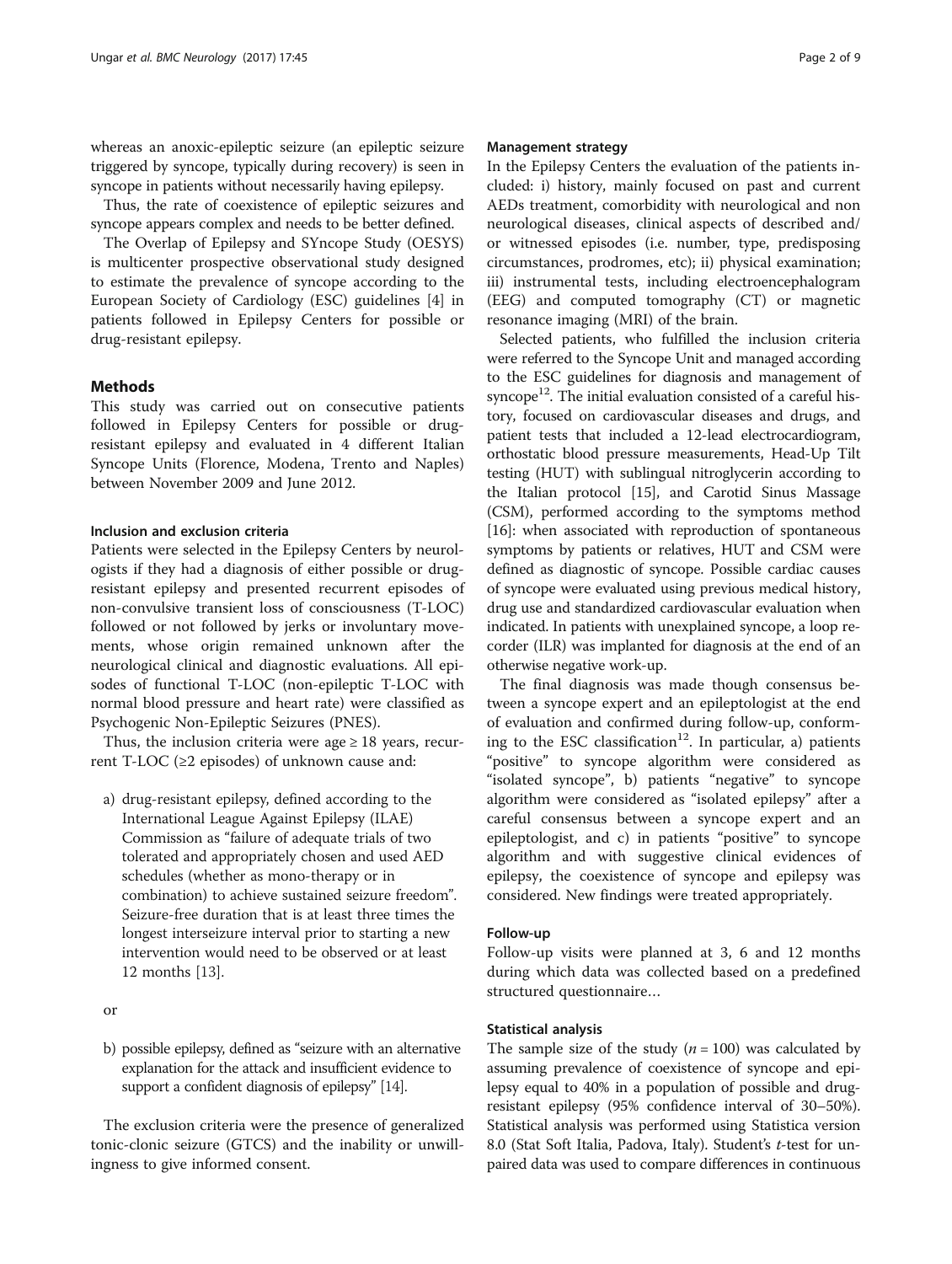#### Results

Out of 4800 consecutive patients followed in the Epilepsy Centers 107 (2.2%) (46 men, 61 women, mean age 56 ± 21 years) presented recurrent T-LOC of unknown cause and a diagnosis of possible or drug-resistant epilepsy 63 patients (58.9%) had possible epilepsy and 44 (41.1%) drug-resistant epilepsy (Table 1). Patients with drug-resistant epilepsy had a significantly higher frequency of heart disease and intake of cardiovascular drugs than those with possible epilepsy (50 vs. 20.6% and 56.8 vs 33.3, respectively). Seventy-seven patients (72.0%) used AEDs distributed as follows: all patients with drug-resistant epilepsy and more than half patients with possible epilepsy (Table 1). The median number of T-LOC episodes for patient in the last year was  $4 \pm 4$ (range 2–20) and 66 patients had pre-syncopal symptoms (61.7%). After T-LOC, involuntary movements, including myoclonic jerks, were present in half of the patients (54.2%). The most frequent after T-LOC event was mental confusion (24.3%) and half the number of

patients (51.4%) had suffered physical injury during the episode (Table 1).

EEG and neuro-imaging results are shown in Table [2](#page-3-0). Normal or non-epileptiform abnormalities were common and more frequent in the possible epilepsy group than in the drug-resistant group. Interictal epileptiform activity was present in more than 70% of the patients with drug- resistant epilepsy. Brain CT/MRI did not show abnormalities in 58 patients (54.2%), leukoencephalopathy was present in 24 (22.4%) and cortical atrophy in 9 (8.4%) patients.

Orthostatic hypotension was present in 33 patients (30.8%) (Table [3](#page-3-0)). HUT reproduced vasovagal syncope in 52 patients (48.6%), of which 18 patients had myoclonic jerks that resulted frequent in patients with possible than in drug-resistant epilepsy (25.4% vs. 4.5%). Carotid Sinus message was diagnostic for carotid sinus syndrome in 7 patients (6.5%). Based on suspicion of a cardiac syncope, 43 patients (40.2%) underwent second-level cardiac examinations (echocardiography, 24 h Holter monitoring, and exercise test) that revealed pathological conditions in 3 cases (n.1 bradycardia/tachycardia syndrome, n. 1 advanced second-degree atrio-ventricular block, n.1 severe aortic stenosis). Thirteen patients (12.1%) received an ILR that lead 3 diagnoses during follow-up (n.1 ventricular tachycardia and n.2 asystolic pauses) (Table [3\)](#page-3-0).

| Table 1 Baseline characteristics of patients |  |
|----------------------------------------------|--|
|----------------------------------------------|--|

|                                                    | Total population ( $n = 107$ ) | Possible Epilepsy ( $n = 63$ , 58.9%) | Drug-resistant Epilepsy ( $n = 44, 41.1\%$ ) |
|----------------------------------------------------|--------------------------------|---------------------------------------|----------------------------------------------|
| Mean age, years (mean $\pm$ SD, range)             | $56 \pm 21$ (18-88)            | $52 \pm 21$ (18-88)                   | $62 \pm 18$ (29-88)                          |
| Male gender, n (%)                                 | 46 (43.0)                      | 28 (44.4)                             | 18 (40.9)                                    |
| Heart diseases <sup>a</sup> , n (%)                | 35 (32.7)                      | 13(20.6)                              | 22(50.0)                                     |
| Neurological diseases <sup>b</sup> , n (%)         | 32 (29.9)                      | 22 (34.9)                             | 10(22.7)                                     |
| Cardiovascular drugs <sup>c</sup> , n (%)          | 46 (43.0)                      | 21(33.3)                              | 25(56.8)                                     |
| Antiepileptic drugs <sup>d</sup> , n (%)           | 77 (72.0)                      | 33 (52.4)                             | 44 (100.0)                                   |
| $T\text{-}LOC/patient/year$ (mean $\pm$ SD, range) | $4 \pm 4 (2 - 20)$             | $3 \pm 4 (2 - 20)$                    | $4 \pm 4 (2 - 20)$                           |
| T-LOC Prodromal symptoms                           | 66 (61.7)                      | 40(63.5)                              | 26(59.1)                                     |
| After T-LOC characteristics                        |                                |                                       |                                              |
| Involuntary movements                              | 58 (54.2)                      | 37 (58.7)                             | 21(47.7)                                     |
| Mental contusion, n (%)                            | 26 (24.3)                      | 26(41.3)                              | 12(27.3)                                     |
| Physical injury, n (%)                             | 55 (51.4)                      | 31 (49.2)                             | 24 (54.6)                                    |
| Comorbidities, n (%)                               |                                |                                       |                                              |
| Hypertension, n (%)                                | 41 (38.3)                      | 20(31.7)                              | 21(47.7)                                     |
| Diabetes, n (%)                                    | 10(9.3)                        | 6(9.5)                                | 4(9.1)                                       |
| Dyslipidemia, n (%)                                | 18 (16.8)                      | 9(14.3)                               | 9(20.5)                                      |

T-LOC transient loss of consciousness

<sup>a</sup>lschemic cardiomyopathy, atrial fibrillation, pulmonary embolism, heart failure

b<br>Stroke, Parkinson's disease, dementia, limbic encephalitis, normal pressure hydrocephalus<br>Shiuratics angiotansia converting enzyme inhibitors, angiotansia llusecenter blockers, calci

<sup>c</sup>Diuretics, angiotensin-converting enzyme inhibitors, angiotensin II receptor blockers, calcium channel blockers, nitrate, alpha-blockers, beta-blockers, antiarrhythmics, cardiac glycosides

<sup>d</sup>Phenobarbital, phenytoin, lamotrigine, valproate, levetiracetam, carbamazepine, gabapentin, pregabalin, topiramate, primidone, vigabatrin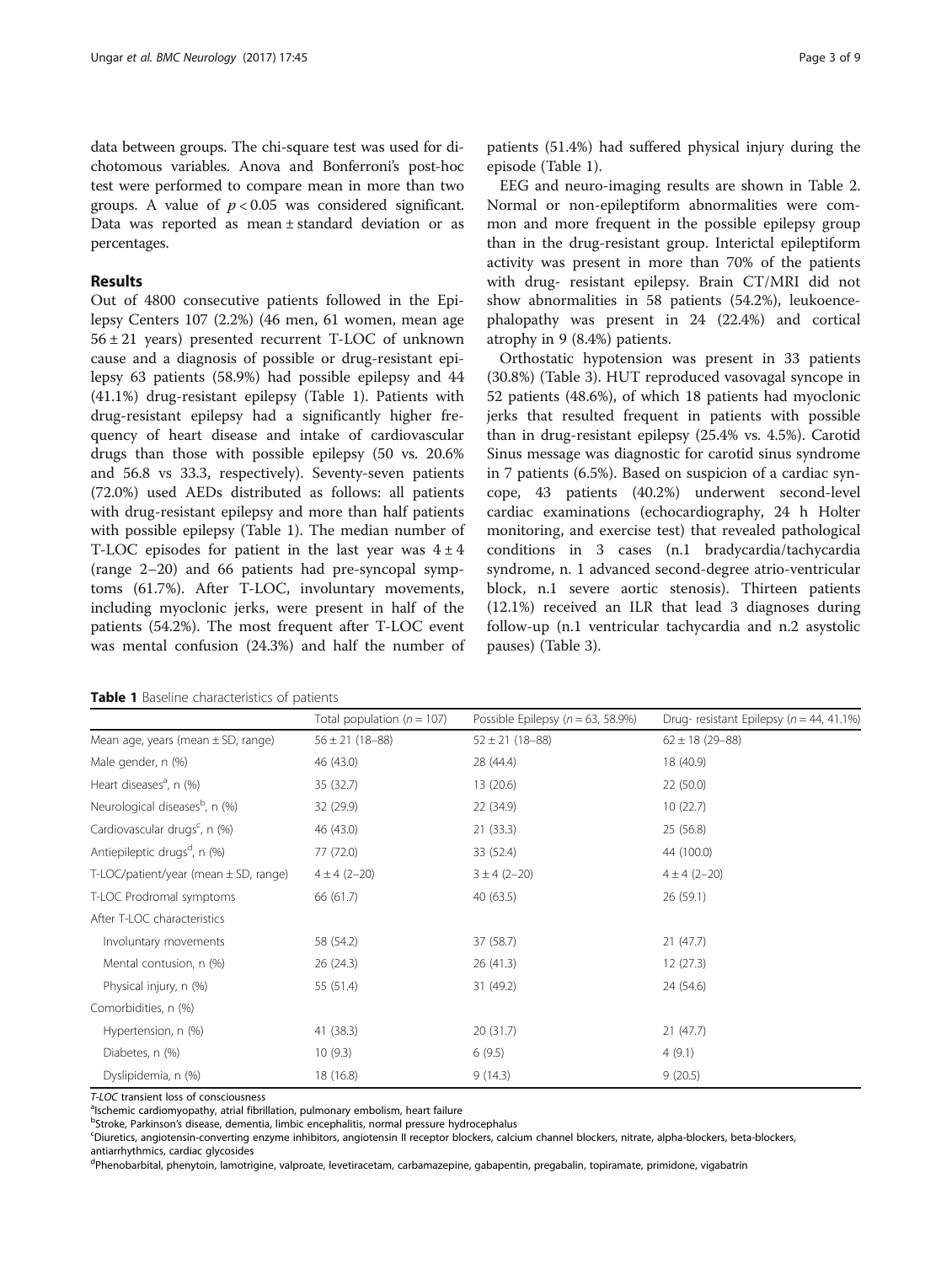<span id="page-3-0"></span>Table 2 EEG and neuroradiological (CT/MRI) findings

|                                                        | Total population ( $n = 107$ ) | Possible Epilepsy ( $n = 63$ , 58.9%) | Drug-resistant Epilepsy ( $n = 44, 41.1\%$ ) |
|--------------------------------------------------------|--------------------------------|---------------------------------------|----------------------------------------------|
| EEG: normal pattern <sup>a</sup> , n (%)               | 12(11.2)                       | 12(19.0)                              | 0(0)                                         |
| EEG: abnormal not epileptiform <sup>b</sup> , n $(\%)$ | 61(57.0)                       | 51 (81.0)                             | 10(22.7)                                     |
| EEG: epileptiform <sup>c</sup> , n $(\%)$              | 34 (31.8)                      | 0(0.0)                                | 34 (77.3)                                    |
| Temporal lobe spike activity, n (%)                    | 27(25.2)                       | 0(0.0)                                | 27(61.4)                                     |
| Neuro-imaging (CT/MRI)                                 |                                |                                       |                                              |
| Normal, n (%)                                          | 58 (54.2)                      | 40 (63.5)                             | 18 (40.9)                                    |
| Tumors, n (%)                                          | 4(3.7)                         | 3(4.8)                                | 1(2.3)                                       |
| Cortical Atrophy, n (%)                                | 9(8.4)                         | 5(7.9)                                | 4(9.1)                                       |
| Leukoaraiosis, n (%)                                   | 24 (22.4)                      | 14 (22.2)                             | 10(22.7)                                     |
| Neurosurgery findings, n (%)                           | 7(6.5)                         | 0(0.0)                                | 7(15.9)                                      |
| Cortico-subcortical infarcts, n (%)                    | 2(1.9)                         | 0(0.0)                                | 2(4.5)                                       |
| Limbic Encephalitis findings, n (%)                    | 1(0.9)                         | 0(0.0)                                | 1(2.3)                                       |
| Cortical malformations, n (%)                          | 2(1.9)                         | 1(1.6)                                | 1(2.3)                                       |

CT computed tomography, EEG electroencephalogram, MRI magnetic resonance imaging

<sup>a</sup>Background activity generally characterized by alpha rhythm (with a frequency of 8–13 Hz), reacting to the opening and closing of the eyes, and a typical posterior representation; morphology mostly regular

b<br>Slow activity (theta activity) focal or diffuse, non-paroxysmal and/or non-dominant

c Epileptiform activity (spikes; polyspikes, sharp waves, spikes and waves or polyspike-waves complexes) both generalized and focal

The diagnoses at the end of the work-up in the syncope unit are shown in Table [4](#page-4-0). Isolated syncope was diagnosed in 45 patients (42.1%), all of them being patients enrolled for possible epilepsy (71.4% of the group). The most frequent cause of isolated syncope was neurally-mediated (28.0%), while cardiac syncope was rare (1.9%). In 2 patients (2.8%) the episodes were strongly suggestive of syncope, but the etiology remained unexplained (Table [4](#page-4-0)). Isolated epilepsy was diagnosed in 21 patients (19.6%), of which 15 presented with drug-resistant epilepsy (34.1%) and only 6 with possible epilepsy (Fig. [1\)](#page-4-0). Isolated epilepsy was classified as idiopathic in 14 patients (13.1%), symptomatic in 6 patients (5.6%) and probably symptomatic only in 1 patient (0.9%) (Table [4](#page-4-0)).

Syncope and epilepsy coexisted in 37.4% of all patients but the coexistence was more prevalent in drug-resistant than in possible epilepsy (65.9% vs. 17.5%) (Table [4\)](#page-4-0). In Fig. [1,](#page-4-0) the frequency of the different types of syncope

Table 3 Cardiovascular and neurally-mediated diagnostic tests

|                                                       | Total population ( $n = 107$ ) | Possible Epilepsy ( $n = 63$ ) | Drug-resistant Epilepsy ( $n = 44$ ) |
|-------------------------------------------------------|--------------------------------|--------------------------------|--------------------------------------|
| Abnormal ECG <sup>a</sup> , n (%)                     | 9(8.4)                         | 6(9.5)                         | 3(6.8)                               |
| Orthostatic Hypotension, n (%)                        | 33 (30.8)                      | 17(27.0)                       | 16(36.4)                             |
| Head-up Tilt testing                                  |                                |                                |                                      |
| Performed, n (%)                                      | 92 (86.0)                      | 55 (87.3)                      | 37 (84.1)                            |
| Diagnostic, n (%)                                     | 52 (48.6)                      | 35 (55.6)                      | 17(38.6)                             |
| Myoclonic jerks, n (%)                                | 18 (16.8)                      | 16(25.4)                       | 2(4.5)                               |
| Carotid Sinus Massage                                 |                                |                                |                                      |
| Performed, n (%)                                      | 104 (97.2)                     | 60 (95.2)                      | 44 (100.0)                           |
| Diagnostic, n (%)                                     | 7(6.5)                         | 5(7.9)                         | 2(4.5)                               |
| Echocardiography performed $P$ , n (%)                | 43 (40.2)                      | 27 (42.9)                      | 16(36.4)                             |
| 24 h Holter monitoring performed <sup>c</sup> , n (%) | 43 (40.2)                      | 20(31.7)                       | 23(52.3)                             |
| Exercise test performed, n (%)                        | 13(12.1)                       | 10(15.9)                       | 3(6.8)                               |
| Electrophysiological study performed, n (%)           | 3(2.8)                         | 2(3.2)                         | 1(2.3)                               |
| ILR implanted <sup>d</sup> , n (%)                    | 13(12.1)                       | 6(9.5)                         | 7(15.9)                              |

ECG electrocardiogram, ILR intermittent loop recorder

<sup>a</sup>Left bundle-branch block, bifascicular block, previous myocardial infarction, atrial fibrillation

<sup>b</sup>Revealed 1 severe aortic stenosis

<sup>c</sup>Revealed 1 bradycardia/tachycardia syndrome and 1 advanced second-degree AV block

<sup>d</sup>Revealed 1 ventricular tachycardia and 2 asystolic pauses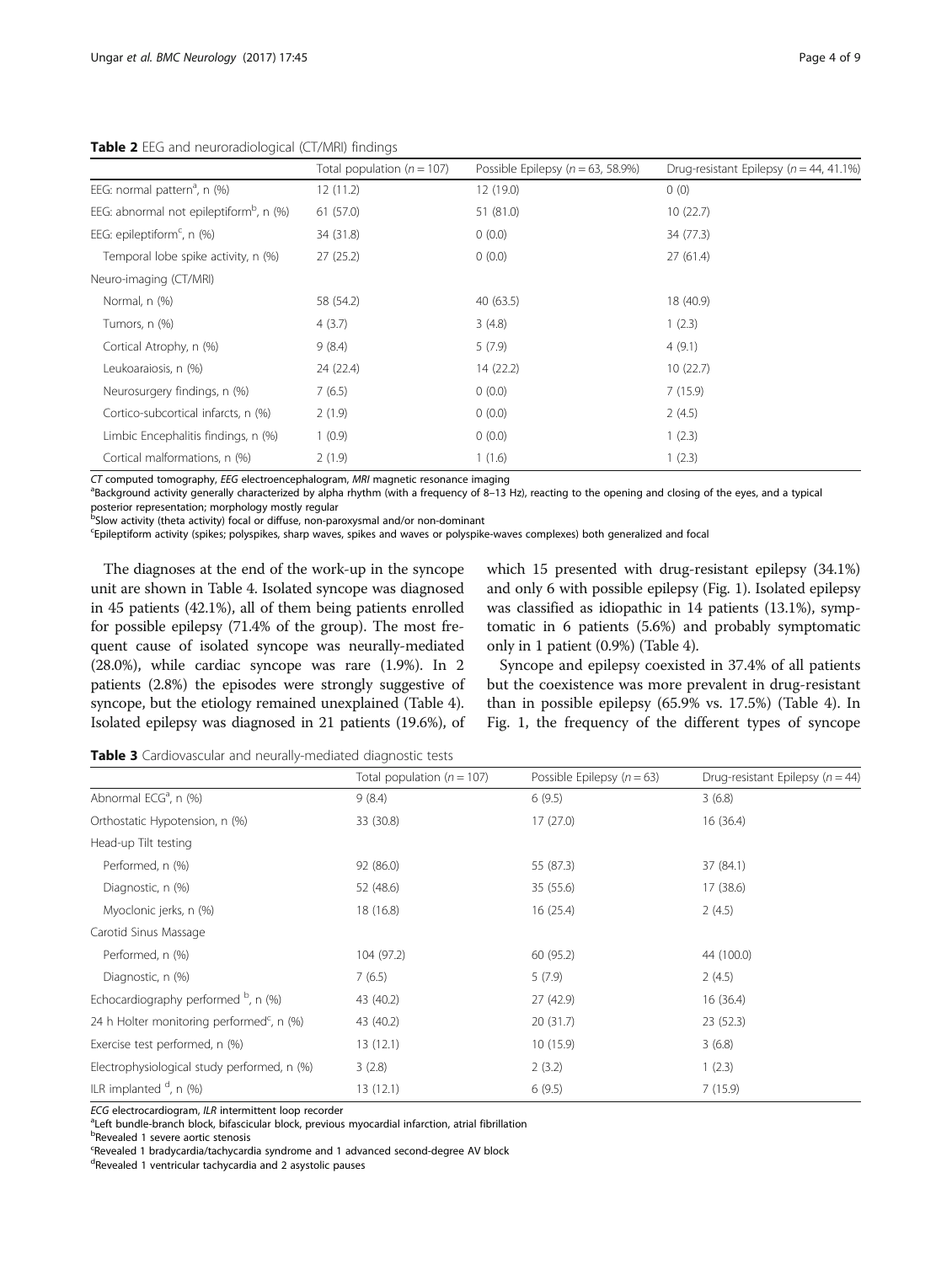<span id="page-4-0"></span>Table 4 Diagnosis at the end of work-up in the Syncope Unit

|                                    | Total population ( $n = 107$ ) | Possible Epilepsy $(n = 63)$ | Drug-resistant Epilepsy ( $n = 44$ ) |
|------------------------------------|--------------------------------|------------------------------|--------------------------------------|
| Isolated Syncope, n (%)            | 45 (42.1)                      | 45 (71.4)                    | 0(0.0)                               |
| Neurally-mediated, n (%)           | 30 (28.0)                      | 30 (47.6)                    | 0(0.0)                               |
| Vasovagal, n (%)                   | 24 (22.4)                      | 24 (38.1)                    | 0(0.0)                               |
| Carotid Sinus Syndrome, n (%)      | 5(4.7)                         | 5(7.9)                       | 0(0.0)                               |
| Situational, n (%)                 | 1(0.9)                         | 1(1.6)                       | 0(0.0)                               |
| Orthostatic hypotension, n (%)     | 10(9.3)                        | 10(15.9)                     | 0(0.0)                               |
| Cardiac, n (%)                     | 2(1.9)                         | 2(3.2)                       | 0(0.0)                               |
| Unexplained syncope, n (%)         | 3(2.8)                         | 3(4.8)                       | 0(0.0)                               |
| Isolated Epilepsy, n (%)           | 21 (19.6)                      | 6(9.5)                       | 15(34.1)                             |
| Idiopathic, n (%)                  | 14(13.1)                       | 5(7.9)                       | $9(20.5)^a$                          |
| Symptomatic, n (%)                 | 6(5.6)                         | 1(1.6)                       | 5(11.4)                              |
| Probably symptomatic, n (%)        | 1(0.9)                         | 0(0.0)                       | 1(2.3)                               |
| Syncope & Epilepsy                 | 40 (37.4)                      | 11(17.5)                     | 29 (65.9)                            |
| Psychogenic non-epileptic seizures | 1(0.9)                         | 1(1.6)                       | 0(0.0)                               |

<sup>a</sup>ln 2 of 9 patients with idiopathic isolated epilepsy, psychogenic non-epileptic seizures are also present

and epilepsy is shown in patients with coexistence of syncope and epilepsy. Patients showing idiopathic epilepsy presented the highest percentage of neurallymediated syncope (76.9%).

PNES have been diagnosed in only 1 patient with possible diagnosis of epilepsy and coexisted in 2 of 9 patients with idiopathic isolated epilepsy.

#### Follow-up

Forty-seven patients with an initial diagnosis of possible epilepsy and 38 with drug-resistant epilepsy were available for follow-up analysis (85 of the enrolled patients, 79.4%) (Mean follow-up duration was 390 days, range 3 months– 3.5 years). Forty patients (47.0%) had a recurrence of

T-LOC (mean number of episodes was  $4 \pm 3$ , range 1–20); of these, 13 had recurrence of syncope (32.5%), 22 of epileptic seizures (55.0%) and 5 of both (12.5%). Regarding AEDs, 32 patients with possible epilepsy were on AEDs before enrolment (32/47, 68%), in 21 patients syncope was diagnosed and AEDs were discontinued (21/38, 55.2%). In 11 patients with possible epilepsy at enrollment and in whom the diagnosis of epilepsy was confirmed, AEDs was continued in 11 (11/47, 23.4%), and started in 8 (8/47, 17.0%).

### Discussion

A group of highly selected patients (2.2% of the full amount of patients followed in the Epilepsy Centers) who presented recurrent T-LOC of unknown cause

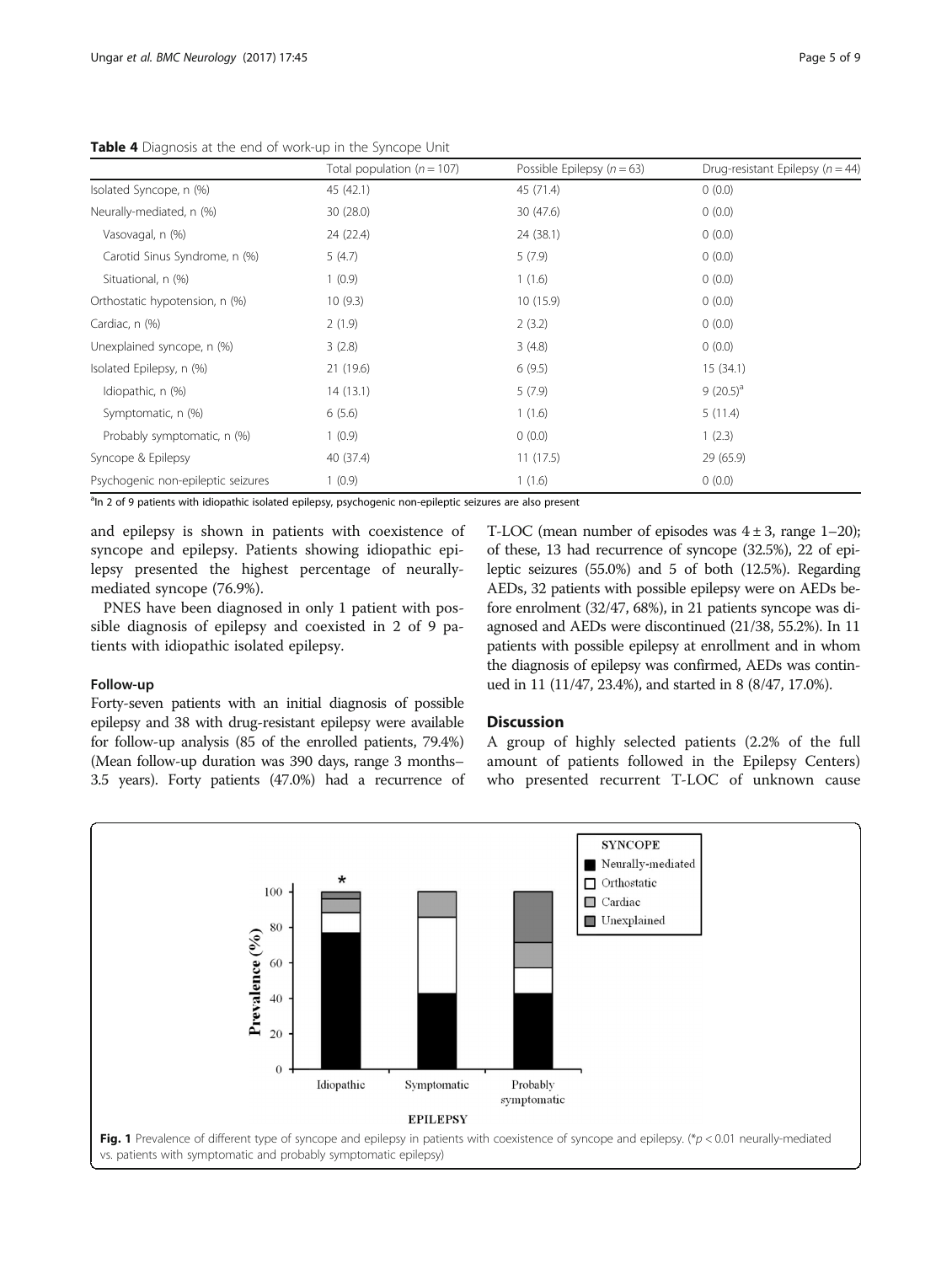when evaluated by the neurologists. Patients with a diagnosis of possible or drug-resistant epilepsy were enrolled and referred to the syncope Units. Isolated syncope was diagnosed in the 42.1% of all cases, being more frequent among patients affected by possible epilepsy (≈70%). Interestingly, syncope and epilepsy coexisted in  $\approx 40\%$  of patients. In the follow-up, T-LOC recurrence was  $\approx$  50%. More importantly, in patients with possible epilepsy taking AEDs before enrolment  $(*50%)$  the administration was discontinued, confirmed, and started according to epilepsy diagnosis confirmation. These results involve important implications for the management of T-LOC patients with possible or drug-resistant epilepsy.

#### Overlap of syncope and epilepsy

Few studies addressed the overlap between syncope and epilepsy [[1, 17](#page-7-0), [18\]](#page-7-0). Although the selection of patients was very restrictive (2.2% of consecutive patients followed in the Epilepsy Centers) OESYS shows a very high occurrence of syncope, i.e. ≈70% of patients with possible epilepsy in the absence of witnessed and/or epileptiform EEG abnormalities. Previous studies included patients with either recurrent "seizure-like" episodes [\[1](#page-7-0)] or presented "episodes of loss of consciousness, falls and seizures" [[16\]](#page-7-0). In contrast, in OESYS, the main selection symptom was the "T-LOC". In some forms of epilepsy, postural control remains intact, and therefore, they do not determine T-LOC and are not confused with syncope [\[19](#page-7-0)]. Consequently, in selected patients a probability of having syncope is very high. Moreover, the inclusion of patients with "suspected epilepsy" might have also caused the enrolment of patients without epilepsy. In OESYS, only 52% of patients with possible epilepsy were on AEDs treatment. These patients were selected by neurologists, highly experienced in the management of epilepsy and trained in the diagnosis of syncope, and therefore, with clinical features poorly suggestive of epilepsy. Another aspect to consider is that patients in our study had a higher mean age in comparison with previous series (56 vs. 39 and 41 years) [[1, 17](#page-7-0)]. Our patients presented a high comorbidity for heart diseases and most of them were on therapy with cardiovascular drugs (no data available in the previous studies). Considering the high prevalence of syncope in subjects over 65 years (from 35 to 39%) [[1, 17\]](#page-7-0), and the higher recurrence of syncope among patients with cardiovascular comorbidity [[20, 21\]](#page-7-0), the high frequency of syncope in our sample could, in part, be due to these demographic and clinical characteristics.

#### Coexistence of syncope and epilepsy

In our study, the coexistence of syncope and epilepsy was found in  $\approx 40\%$  of patients and in more than 60% of patient with drug-resistant epilepsy. Differently from the

"possible epilepsy" group, no patient with drug resistant epilepsy was found with isolated syncope. This could implicitly confirm the presence of epilepsy in this group, in some cases, coexisting with syncope. Rangel et al. showed the coexistence of syncope and epilepsy only in 21% of the patients with refractory epilepsy [\[18\]](#page-7-0). As suggested before, the higher prevalence observed in our study may be due to a higher mean age with respect to those patients studied by Rangel et al. [[18](#page-7-0)]. In addition, neurally-mediated syncope together with idiopathic epilepsy represents the more frequent association (50%). However, idiopathic epilepsy is a young person condition. Neurally mediated syncope has onset in adolescence, with a second incidence peak in the advancing age [[22\]](#page-7-0). Similarly, idiopathic epilepsy is a young person condition but it may have also "a late onset" because of a genetic predisposition triggered by acquired epileptogenic factors [[23\]](#page-7-0). Interestingly, it has been suggested that autonomic seizures may depend on age-dependent epileptogenic susceptibility (Panayiotopoulos syndrome) [[24\]](#page-7-0). Nevertheless, neurally-mediated syncope is the more frequent syncope observed in a geriatric sample (66%) [\[25](#page-7-0)]. Thus, it should be hypothesized that the higher frequency of coexistence of syncope and epilepsy observed in our study may have the same autonomic dysfunction origin.

#### Epilepsy misdiagnosis

It should be underlined that at the end of the diagnostic work-up, the presumptive diagnosis of epilepsy was confirmed only in 10% of patients for possible epilepsy without epileptiform EEG abnormalities. For our sample the inter-ictal EEG was used even if its sensitivity is limited, ranging between 26 and 59% [\[26\]](#page-7-0). This tool was chosen in order to allow a high number of epileptic patients referred to the Epilepsy Centers including false positive patients in whom a final diagnosis of epilepsy was not confirmed. Moreover, these patients had T-LOC episodes often not recalled and/or occurred in the absence of witnesses leading to an increase of the possibility of the clinical diagnosis. Rodrigues et al. excluded patients with brain lesions [[17](#page-7-0)] while in OESYS secondary forms of epilepsy were not excluded. Thus, abnormalities on neuro-imaging, occurring in about half of patients with possible epilepsy, might have influenced the neurologists to consider epilepsy more than the non-specific clinical presentation and normal EEG features would otherwise suggest.

Many authors have assessed the importance of the clinical presentation of T-LOC in distinguishing syncope from epilepsy [\[27](#page-7-0), [28](#page-7-0)]. In our study, involuntary movements during the T-LOC were referred in almost half of patients with possible epilepsy and, more importantly, myoclonic jerks occurred in a high proportion of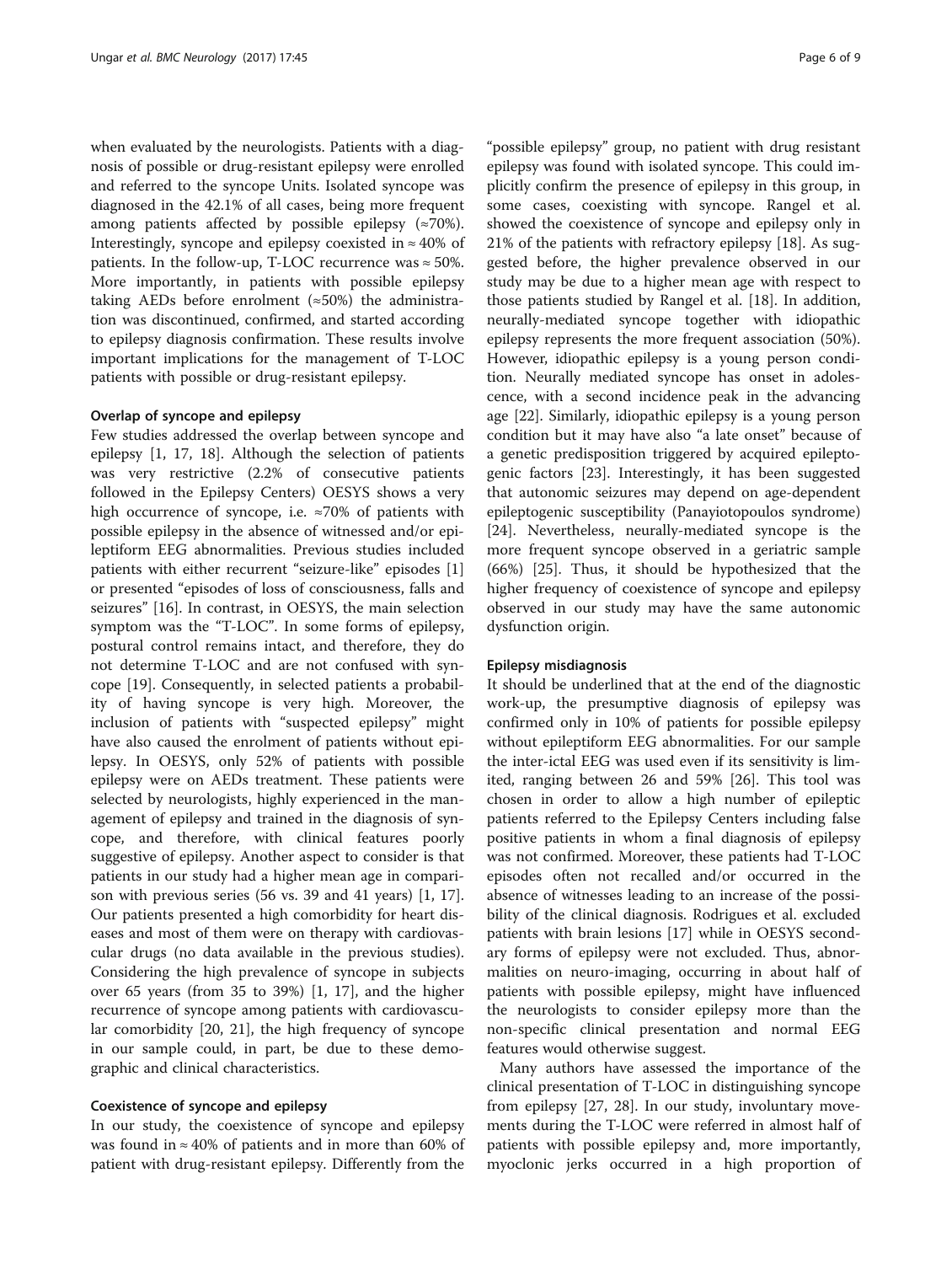patients with possible epilepsy during the HUT-evocated T-LOCs. Accordingly, "convulsive syncope" is often characterized by involuntary movements, mostly myoclonic jerks [[29](#page-7-0)]. The high frequency of myoclonic jerks may have also contributed to a selection bias, and epileptic phenomena might be misdiagnosed at the initial evaluation. Interestingly, in this group, T-LOC episodes manifested with the same stereotyped features while T-LOC differed from the usual seizures in the group of patients with drug-resistant epilepsy. The data supports the high frequency of coexisting epilepsy and syncope in the group with drug-resistant epilepsy (65.9%), and highlight the importance of a careful clinical characterization of T-LOC episode that requires a careful knowledge of signs and symptoms of syncope and epilepsy.

Finally, PNES represent a serious diagnostic challenge for physicians, especially in drug-resistant epilepsy. Video–electroencephalography studies have provided detailed knowledge of the spectrum of visible PNES manifestations. Unfortunately, in our study video-electroencephalography was not performed. Moreover, findings based on the selfreport of patients with well-characterized PNES and witnesses of their seizures demonstrate a large intra- and inter-individual variability of reported PNES manifestations that may lead to incorrect diagnoses [\[6\]](#page-7-0). PNES accounts for 20 to 30% of patients seen in epileptic clinics [\[30](#page-7-0)–[32\]](#page-8-0). Differently, in our sample PNES has been found only in 1 patient with possible diagnosis of epilepsy and coexisted in 2 of of 9 patients with idiopathic isolated epilepsy. However, we should consider that our sample is made up by patients with T-LOC of unknown cause, selected among 4800 subjects followed in the Epilepsy Center. Thus, patients with PNES could have been likely diagnosed and not carried out for our study because their cause of T-LOC was already clear. Moreover, our HUT procedure did not include scalp EEG, as this is the best way to identify functional T-LOC.

#### Diagnostic and therapeutic implications

In more than 70% of patients with possible epilepsy, the final diagnosis of epilepsy was not confirmed. It should be underlined that pharmacological treatment with AEDs was undertaken only in half of these patients because of the possibility of the initial diagnosis. At the end of the evaluation, AEDs were discontinued in more than 30% of patients suggesting a high percentage of true misdiagnosis of epilepsy in our study. This data also confirms that in clinical practice AEDs should be started when the diagnosis is definite [\[2](#page-7-0)]. Our diagnostic protocol provided the ILR implantation for selected patients with a high suspicion of cardiogenic and/or unknown syncope. It has been reported the use of ILR in a small cohort of syncopal patients able to identify an arrhythmogenic cause at the origin of seizure-like manifestations [\[33\]](#page-8-0).

Finally, is "OESYS" approach helpful to define the presence of syncope in patients with possible or drug-resistant epilepsy? Angus-Leppan described that in 158 patients with loss of consciousness or possible epilepsy, the neurologist reached a diagnosis in 87% of the cases (43% epilepsy, 25% syncope, 12% non-epileptic seizures and in 7% other diagnoses). Unfortunately, in 13% of the cases the diagnosis remained unknown [[5\]](#page-7-0). In this subset of patients, the "OESYS" approach may be particularly helpful.

#### Limitation of the study

The main limitation of OESYS study is the absence of the data regarding patients with "definite" epilepsy. This lack is clearly related to the inclusion criteria of the study. Only patients with "possible or "drug-resistant" epilepsy followed in the Epilepsy Centers were enrolled. Of course, the retrospective recovery of this data is unreliable especially for the mix of clinical centers, and the vagueness of the groups' composition. Thus, although patients with clear diagnosis of epilepsy (not enrolled in our study) may be easier recognized, the detection of syncope in patients with "possible" or "drug resistant" epilepsy diagnosis may be extremely difficult. In his regard, OESYS' protocol should be extremely helpful especially in patients with uncertain epilepsy in whom the clinical scenario is unclear. A further limitation is the lack of video-EEG monitoring especially in the diagnosis of PNES. However, as our sample has been selected from a population deeply studied in the Epilepsy Centers, we could expect that from this group, already diagnosed as PNES, only a very low percentage was enrolled in our study.

#### Conclusions

Syncope was diagnosed in  $\approx$  70% of patients initially identified with "possible" epilepsy. It means that through diagnostic algorithm a clear diagnosis of syncope was found out despite of the initial suspect of "possible epilepsy". Syncope and epilepsy coexisted in ≈ 40% of patients with "possible" and "drug-resistant" epilepsy. Syncope recurrence was  $\approx 50\%$  in the follow-up. AEDs administration in patients with "possible" epilepsy was started, stopped or continued, according to syncope diagnosis. Thus, diagnostic protocol for syncope plays a key role in the management of T-LOC patients with "possible" or "drug-resistant" epilepsy.

#### Abbreviations

AEDs: Antiepileptic drugs; CSM: Carotid Sinus Massage; CT: Computed tomography; EEG: Electroencephalogram; ESC: European Society of Cardiology; HUT: Head-Up Tilt testing; ILR: Implantable loop recorder; MRI: Magnetic resonance imaging; OESYS: Epilepsy and SYncope Study; PNES: Psychogenic Non-Epileptic Seizures; T-LOC: Transient loss of consciousness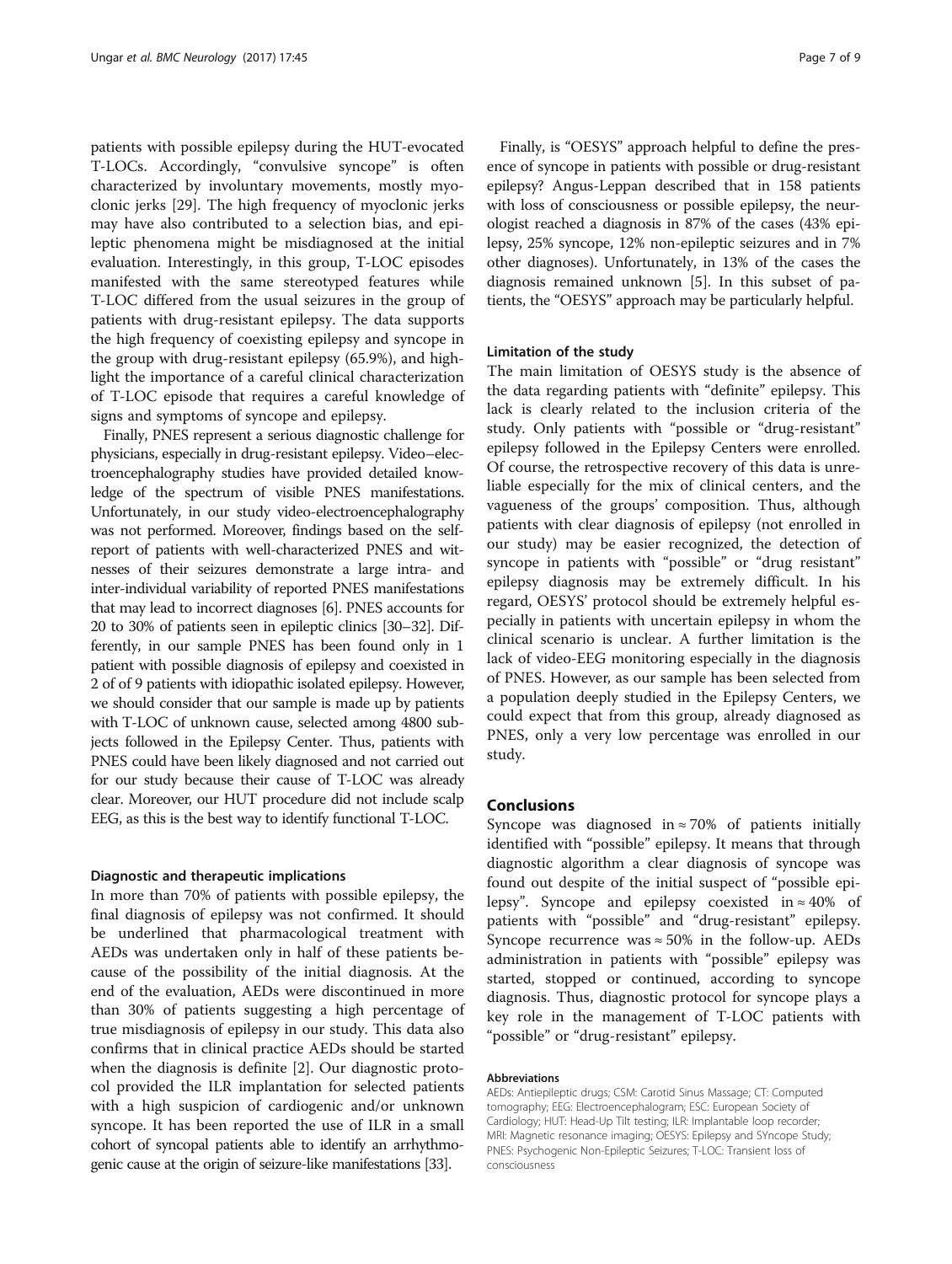#### <span id="page-7-0"></span>Acknowledgments

We would like to thank prof. Salvatore Striano (Department of Neurosciences, University of Naples Federico II, Italy) for his help in defining inclusion and exclusion criteria of the study. There are no financial or other relationships with industry that might lead to conflict of interest.

#### Funding

None.

#### Availability of data and materials

Data collected and used for this study may be made available upon request for non-commercial research and validation purposes.

#### Authors' contributions

All authors conceived and participated in the design of the study. AC, FP, CM, GT, MR, AG collected the data. AU, NM, DB and PA carried out the analyses and drafted the manuscript. JGVN supported the analyses and interpretation of the study results. GG carried out the revision of the manuscript. All authors read and approved the final manuscript.

#### Competing interests

The authors declare that they have no competing interests.

#### Consent for publication

Not applicable.

#### Ethics approval and consent to participate

The study received full ethical approval from University of Naples - Faculty of Medicine - Research Ethics Committee (prot. n. 96/2010). All participants and/or their caregivers or legal proxy signed an informed consent form, and the institutional review boards of all participating institutions approved the study.

#### Author details

<sup>1</sup>Department of Clinical and Experimental Medicine, Syncope Unit, Geriatric Cardiology and Medicine, University of Florence, Florence, Italy. <sup>2</sup>Department of Neurological and Psychiatric Sciences, Epilepsy Center, University of Florence, Florence, Italy. <sup>3</sup>Geriatric and Gerontology Institute, University of<br>Modena, Modena, Italy. <sup>4</sup>Geriatric Unit, Santa Chiara Hospital, Trento, Italy.<br><sup>5</sup>Division of Geriatrics, Ospodalo. <sup>4</sup>S. Maria di Ga' Fonse <sup>5</sup>Division of Geriatrics, Ospedale "S. Maria di Ca' Foncello", Treviso, Italy. Department of Neurology, Leiden University Medical Centre, Leiden, The Netherlands. <sup>7</sup>Istituti Clinici Scientifici Maugeri- Syncope unit - UOC Cure sub-acute, Milan, Italy. <sup>8</sup>Department of Translational Medical Sciences, University of Naples Federico II, Via S. Pansini, 80131 Naples, Italy.

#### Received: 10 August 2016 Accepted: 16 February 2017 Published online: 28 February 2017

#### References

- Zaidi A, Clough P, Cooper P, Scheepers B, Fitzpatrick AP. Misdiagnosis of epilepsy: many seizure-like attacks have a cardiovascular cause. J Am Coll Cardiol. 2000;36(1):181–4.
- 2. Chowdhury FA, Nashef L, Elwes RD. Misdiagnosis in epilepsy: a review and recognition of diagnostic possiblety. Eur J Neurol. 2008;15(10):1034–42.
- 3. Kwan P, Schachter SC, Brodie MJ. Drug-Resistant Epilepsy. New Engl J Med. 2011;365(10):919–26.
- Task Force for the Diagnosis and Management of Syncope; European Society of Cardiology (ESC); European Heart Rhythm Association (EHRA); Heart Failure Association (HFA); Heart Rhythm Society (HRS), Moya A, Sutton R, Ammirati F, Blanc JJ, Brignole M, Dahm JB, Deharo JC, Gajek J, Gjesdal K, Krahn A, Massin M, Pepi M, Pezawas T, Ruiz Granell R, Sarasin F, Ungar A, van Dijk JG, Walma EP, Wieling W. Guidelines for the diagnosis and management of syncope (version 2009). Eur Heart J. 2009;30(21):2631–71.
- 5. Angus-Leppan H. Diagnosing epilepsy in neurology clinics: a prospective study. Seizure. 2008;17(5):431–6.
- 6. Lempert T, Bauer M, Schmidt D. Syncope: a videometric analysis of 56 episodes of transient cerebral hypoxia. Ann Neurol. 1994;36(2):233–7.
- 7. Sander JW, O'Donoghue MF. Epilepsy: getting the diagnosis right. BMJ. 1997;314(7075):158–9.
- 8. Rocamora R, Kurthen M, Lickfett L, Von Oertzen J, Elger CE. Cardiac asystole in epilepsy: clinical and neurophysiologic features. Epilepsia. 2003;44(2):179–85.
- 9. Rugg-Runn FJ, Simister RJ, Squirrell M, Holdright DR, Duncan JS. Cardiac arrhythmias in focal epilepsy: a prospective long-term study. Lancet. 2004;364(9452):2212–9.
- 10. Schuele SU, Bermeo AC, Alexopoulos AV, Locatelli ER, Burgess RC, Dinner DS, Foldvary-Schaefer N. Video-electrographic and clinical features in patients with ictal asystole. Neurology. 2007;69(5):434–41.
- 11. Horrocks IA, Nechay A, Stephenson JBP, Zuberi SM. Anoxic-epileptic seizures: observational study of epileptic seizures induced by syncopes. Arch Dis Childhood. 2005;90(12):1283–7.
- 12. Stephenson J, Breningstall G, Steer C, Kirkpatrick M, Horrocks I, Nechay A, Zuberi S. Anoxic-epileptic seizures: home video recordings of epileptic seizures induced by syncopes. Epileptic Disord. 2004;6(1):15–9.
- 13. Téllez-Zenteno JF, Hernández-Ronquillo L, Buckley S, Zahagun R, Rizvi S. A validation of the new definition of drug-resistant epilepsy by the International League Against Epilepsy. Epilepsia. 2014;55(6):829–34.
- 14. Leach JP, Lauder R, Nicolson A, Smith DF. Epilepsy in the UK: misdiagnosis, mistreatment, and undertreatment? The Wrexham area epilepsy project. Seizure. 2005;14(7):514–20.
- 15. Bartoletti A, Alboni P, Ammirati F, Brignole M, Del Rosso A, Foglia Manzillo G, Menozzi C, Raviele A, Sutton R. 'The Italian Protocol': a simplified head-up tilt testing potentiated with oral nitroglycerin to assess patients with unexplained syncope. Europace. 2000;2(4):339–42.
- 16. Puggioni E, Guiducci V, Brignole M, Menozzi C, Oddone D, Donateo P, Croci F, Solano A, Lolli G, Tomasi C, Bottoni N. Results and complications of the carotid sinus massage performed according to the "method of symptoms". Am J Cardiol. 2002;89(5):599–601.
- 17. Rodrigues Tda R, Sternick EB, Moreira Mda C. Epilepsy or Syncope? An analysis of 55 consecutive patients with loss of consciousness, convulsion, falls, and no EEG abnormalities. PACE. 2010;33(7):804–11.
- 18. Rangel I, Freitas J, Correia AS, et al. The usefulness of the head-up tilt test in patients with suspected epilepsy. Seizure. 2014;23(5):367–70.
- 19. Olde Nordkamp LR, van Dijk N, Ganzeboom KS, Reitsma JB, Luitse JS, Dekker LR, Shen WK, Wieling W. Syncope prevalence in the ED compared to general practice and population: a strong selection process. Am J Emerg Med. 2009;27(3):271–9.
- 20. van Dijk JG, Thijs RD, Benditt DG, Wieling W. A guide to disorders causing transient loss of consciousness: focus on syncope. Nat Rev Neurol. 2009;5(8):438–48.
- 21. Sun BC, Hoffman JR, Mangione CM, Mower WR. Older Age Predicts Short-Term, Serious Events After Syncope. J Am Geriatr Soc. 2007;55(6):907–12.
- 22. Driscoll DJ, Jacobsen SJ, Porter CJ, Wollan PC. Syncope in children and adolescents. J Am Coll Cardiol. 1997;29(5):1039–45.
- 23. Marini C, King MA, Archer JS, Newton MR, Berkovic SF. Idiopathic generalized epilepsy of adult onset: clinical syndromes and genetics. J Neurol Neurosurg Psychiatry. 2003;74(2):192–6.
- 24. Panayiotopoulos CP. Autonomic seizures and autonomic status epilepticus peculiar to childhood: diagnosis and management. Epilepsy Behav. 2004;5(3):286–95.
- 25. Ungar A, Mussi C, Del Rosso A, Noro G, Abete P, Ghirelli L, Cellai T, Landi A, Salvioli G, Rengo F, Marchionni N, Masotti G, Italian Group for the Study of Syncope in the Elderly. Diagnosis and characteristics of syncope in older patients referred to geriatric departments. J Am Geriatr Soc. 2006;54(10): 1531–6.
- 26. King MA, Newton MR, Jackson GD, Fitt GJ, Mitchell LA, Silvapulle MJ, Berkovic SF. Epileptology of the first-seizure presentation: a clinical, electroencephalographic, and magnetic resonance imaging study of 300 consecutive patients. Lancet. 1998;352(9133):1007–11.
- 27. McKeon A, Vaughan C, Delanty N. Seizure versus syncope. Lancet Neurol. 2006;5(2):171–80.
- 28. Sheldon R, Rose S, Ritchie D, Connolly SJ, Koshman ML, Lee MA, Frenneaux M, Fisher M, Murphy W. Historical criteria that distinguish syncope from seizures. J Am Coll Cardiol. 2002;40(1):142–8.
- 29. van Dijk JG, Thijs RD, van Zwet E, Tannemaat MR, van Niekerk J, Benditt DG, Wieling W. The semiology of tilt-induced reflex syncope in relation to electroencephalographic changes. Brain. 2014;137(Pt 2):576–85.
- 30. Sahaya K, Dholakia SA, Sahota PK. Psychogenic non-epileptic seizures: a challenging entity. J Clin Neurosci. 2011;18:1602–7.
- 31. Lesser RP. Psychogenic seizures. Neurology. 1996;46:1499–507.